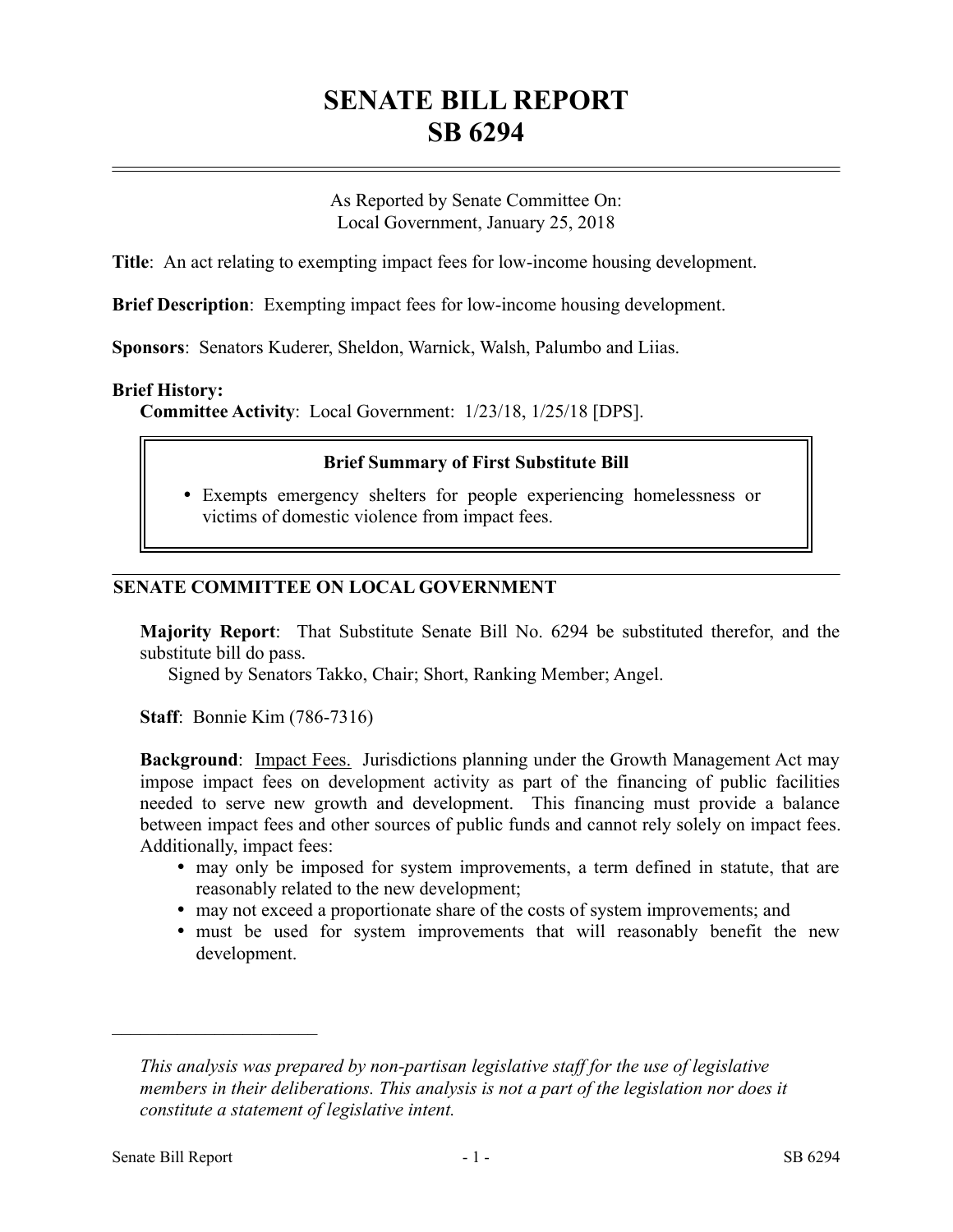Impact fees may be collected and spent only for qualifying public facilities that are included within a capital facilities plan element of a comprehensive plan. "Public facilities," within the context of impact fee statutes, are the following capital facilities that are owned or operated by government entities:

- public streets and roads;
- publicly owned parks, open space, and recreation facilities;
- school facilities; and
- fire protection facilities.

Impact Fees - Exemption. County and city ordinances by which impact fees are imposed may provide an exemption for low-income housing. Local governments that allow these exemptions may either:

- grant a partial exemption of not more than 80 percent of impact fees; or
- provide a full waiver, in which case the remaining percentage of the exempted fee must be paid from public funds other than impact fee accounts.

An exemption for low-income housing must be conditioned on requiring the developer to record a covenant that restricts property usage to low-income housing only. At a minimum, the covenant must address price restrictions and household income limits for the low-income housing. The covenant must also provide that if the property is converted to a use other than for low-income housing, the property owner must pay the applicable impact fees in effect at the time of conversion.

**Summary of Bill (First Substitute)**: The low-income housing covenant need not include price restrictions or income limits if a property is used as a shelter for people experiencing homelessness. Buildings or structures constructed as emergency housing for people experiencing homelessness or as emergency shelters for victims of domestic violence are exempted from impact fee assessment.

# **EFFECT OF CHANGES MADE BY LOCAL GOVERNMENT COMMITTEE (First Substitute)**:

 Removes proposed amendments to the provision restricting payment from an impact fee account to 80 percent of an exemption for low-income housing.

## **Appropriation**: None.

**Fiscal Note**: Available.

## **Creates Committee/Commission/Task Force that includes Legislative members**: No.

**Effective Date**: The bill takes effect on April 1, 2018.

**Staff Summary of Public Testimony**: *The committee recommended a different version of the bill than what was heard.* PRO: The City of Kirkland is building a women's shelter. This bill makes clear that homeless and domestic violence shelters are not considered a development activity for purposes of an impact fee. Homelessness and affordable housing